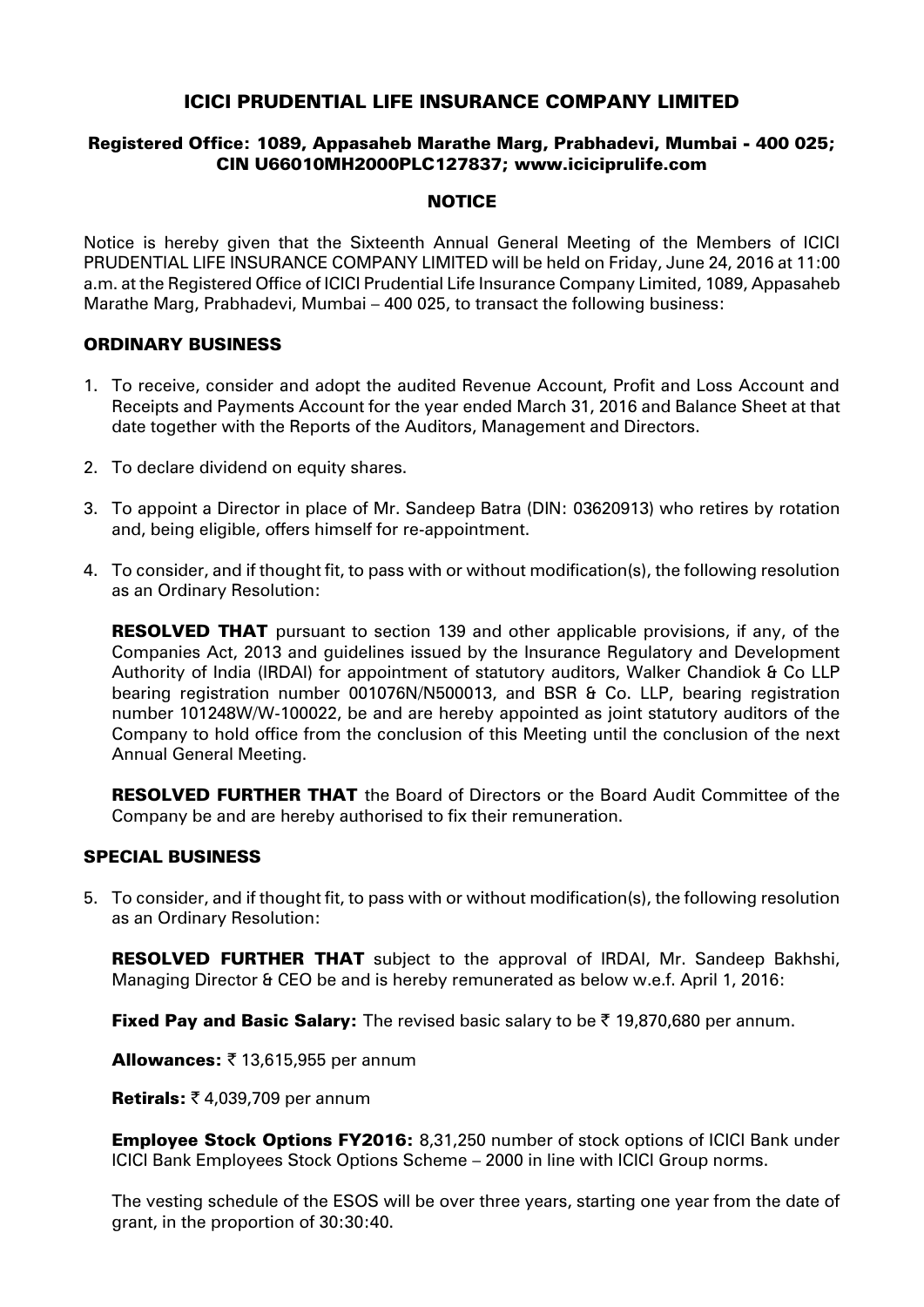**Proposed target performance bonus:** An amount upto 70% of total fixed pay (Basic  $+$ Allowances), as may be determined by the Board or the Committee. Should the bonus be more than 50% of fixed pay, 60% of the bonus would be paid upfront and balance equally deferred over three years.

**RESOLVED FURTHER THAT** the Board or Board Committee thereof, be and is hereby authorised to decide the remuneration payable to Mr. Sandeep Bakhshi during his tenure as a Managing Director & CEO of the Company, within terms mentioned above, subject to the approval of Insurance Regulatory and Development Authority of India where applicable, from time to time.

RESOLVED FURTHER THAT the other terms and conditions of employment of Mr. Sandeep Bakhshi, Managing Director & CEO, including the other perquisites and benefits remain unchanged.

6. To consider, and if thought fit, to pass with or without modification(s), the following resolution as an Ordinary Resolution:

**RESOLVED FURTHER THAT** subject to the approval of IRDAI, Mr. Puneet Nanda, Executive Director be and is hereby remunerated as below w.e.f. April 1, 2016:

Fixed Pay and Basic Salary: The revised basic salary to be  $\bar{\tau}$  11,177,640 per annum

**Allowances:**  $\bar{\tau}$  **11,471,064 per annum** 

Retirals:  $\bar{\tau}$  2,272,414 per annum

**Employee Stock Options FY2016:** 2.75.500 number of stock options of ICICI Bank under ICICI Bank Employees Stock Options Scheme – 2000 in line with ICICI Group norms.

The vesting schedule of the ESOS will be over three years, starting one year from the date of grant, in the proportion of 30:30:40.

**Proposed target performance bonus:** An amount upto 70% of total fixed pay (Basic  $+$ Allowances), as may be determined by the Board or the Committee. Should the bonus be more than 50% of fixed pay, 60% of the bonus would be paid upfront and balance equally deferred over three years.

**RESOLVED FURTHER THAT** the Board or Board Committee thereof, be and is hereby authorised to decide the remuneration payable to Mr. Puneet Nanda during his tenure as an Executive Director of the Company, within terms mentioned above, subject to the approval of Insurance Regulatory and Development Authority of India where applicable, from time to time.

RESOLVED FURTHER THAT the other terms and conditions of employment of Mr. Puneet Nanda, Executive Director, including the other perquisites and benefits remain unchanged.

7. To consider, and if thought fit, to pass with or without modification(s), the following resolution as an Ordinary Resolution:

**RESOLVED THAT** subject to the approval of IRDAI, Mr. Sandeep Batra, Executive Director be and is hereby remunerated as below w.e.f. April 1, 2016:

**Fixed Pay and Basic Salary:** The revised basic salary to be  $\bar{\tau}$  8,742,480 per annum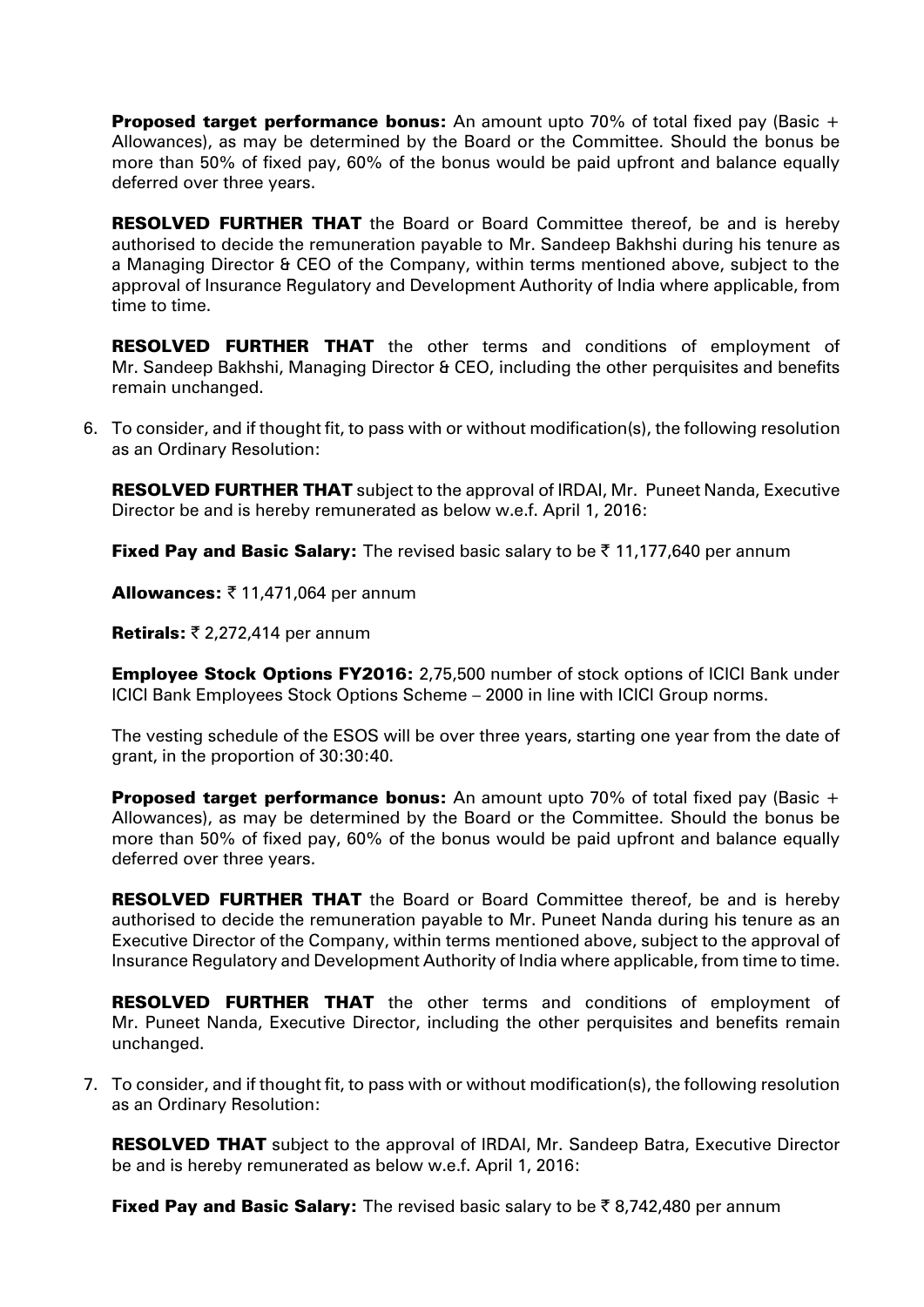**Allowances: ₹ 12,981,313 per annum** 

Retirals:  $\bar{z}$  1,777,346 per annum

Employee Stock Options FY2016: 2,32,750 number of stock options of ICICI Bank under ICICI Bank Employees Stock Options Scheme – 2000 in line with ICICI Group norms.

The vesting schedule of the ESOS will be over three years, starting one year from the date of grant, in the proportion of 30:30:40.

**Proposed target performance bonus:** An amount upto 70% of total fixed pay (Basic  $+$ Allowances), as may be determined by the Board or the Committee. Should the bonus be more than 50% of fixed pay, 60% of the bonus would be paid upfront and balance equally deferred over three years.

**RESOLVED FURTHER THAT** the Board or Board Committee thereof, be and is hereby authorised to decide the remuneration payable to Mr. Sandeep Batra during his tenure as an Executive Director of the Company, within terms mentioned above, subject to the approval of Insurance Regulatory and Development Authority of India where applicable, from time to time.

RESOLVED FURTHER THAT the other terms and conditions of employment of Mr. Sandeep Batra, Executive Director, including the other perquisites and benefits remain unchanged.

8. To consider, and if thought fit, to pass with or without modification(s), the following resolution as an Ordinary Resolution:

**"RESOLVED THAT** subject to the consent of the Securities and Exchange Board of India ("SEBI"), Government of India, Reserve Bank of India, the Insurance Regulatory and Development Authority of India ("IRDAI"), the Registrar of Companies, Maharashtra at Mumbai and/or such other approvals, of all other concerned regulatory or statutory authorities, if and to the extent necessary, and subject to such conditions and modifications as may be prescribed in such approvals, permissions and sanctions and which may be agreed to by the Board of Directors of the Company (hereinafter referred to as the "Board" which term shall include a duly authorised committee thereof for the time being exercising the powers conferred by the Board, including the powers conferred by this Resolution), and in accordance with the Companies Act, 2013 (to the extent notified and applicable, and the rules issued thereunder, as amended) (the "CA2013"), the provisions of the Memorandum of Association and Articles of Association of the Company, the provisions of the Securities and Exchange Board of India (Listing Obligations and Disclosure Requirements) Regulations, 2015 (the "Listing Regulations") and subject to the applicable provisions of any laws, regulations, policies and guidelines in India or outside India, including without limitation, Securities Contracts (Regulation) Act, 1956 and the rules made thereunder, as amended, the Securities and Exchange Board of India (Issue of Capital and Disclosure Requirements) Regulations, 2009, as amended (the "SEBI Regulations"), the Insurance Regulatory and Development Authority of India (Issuance of Capital by Indian Insurance Companies transacting Life Insurance Business) Regulations, 2015, as amended (the "IRDA **Regulations**") and other applicable rules, regulations guidelines, clarifications, circulars and notifications issued by SEBI and the IRDAI, and any other applicable laws, rules and regulations, in India or outside India (including any amendment thereto or re-enactment thereof for the time being in force) and the equity listing agreements to be entered into with the relevant stock exchanges where the equity shares of  $\bar{\tau}$  10 each (the "**Equity Shares**") of the Company are proposed to be listed, the consent and approval of the Company is hereby granted to undertake an initial public offering through an offer for sale of such number of Equity Shares which may be offered for sale by promoter shareholder(s) of the Company (the "Selling Shareholder(s)") on such terms and conditions, including, at a price to be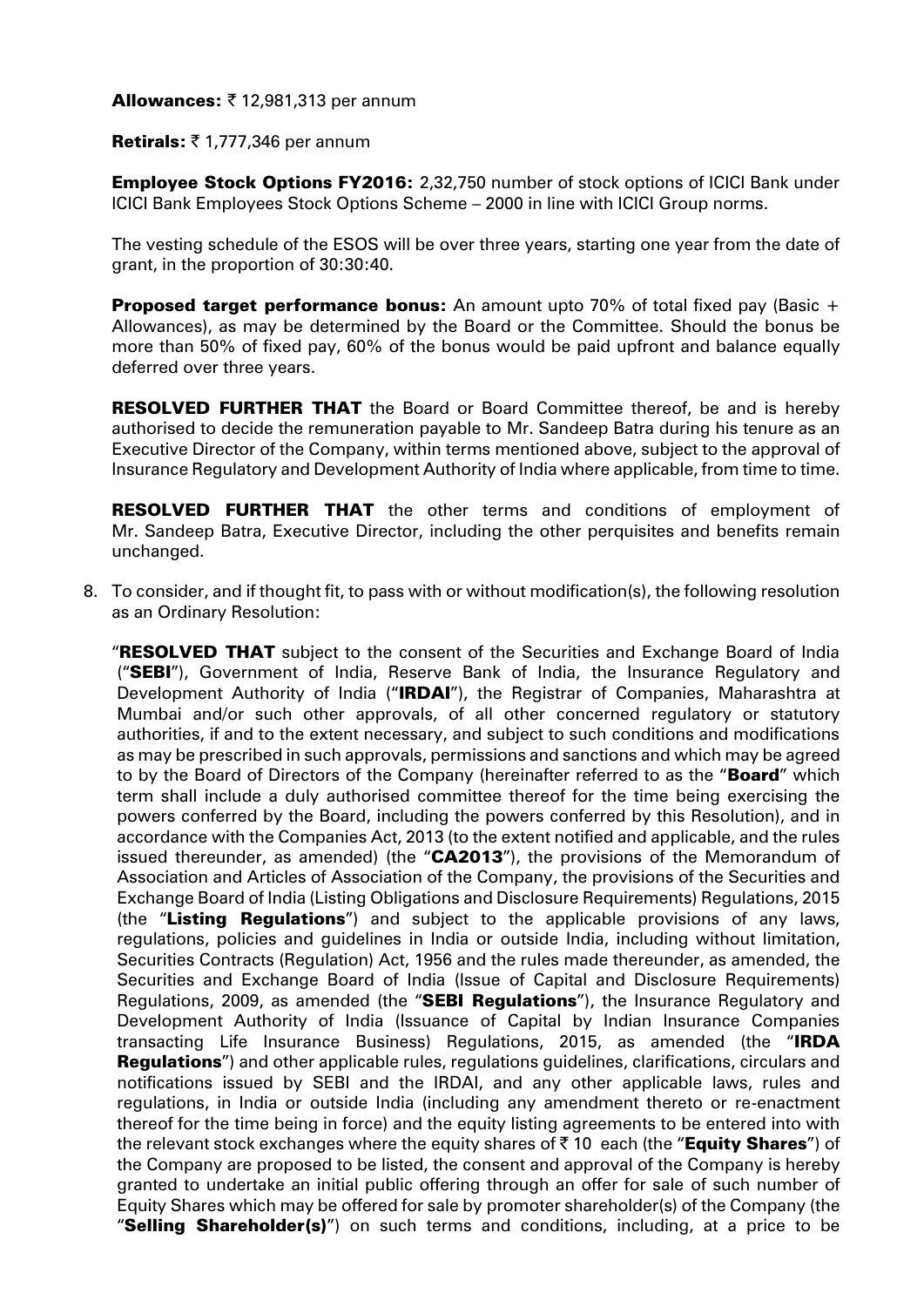determined by the book building process in terms of the SEBI Regulations, for cash at such premium per share or discount as may be fixed and determined by the Company in consultation with the Book Running Lead Managers (the "BRLMs") and the Selling Shareholders, within the price band as determined by the Company and the Selling Shareholders in consultation with the BRLMs, to such category of persons/investors who may or may not be shareholders of the Company, including reservations in favour of eligible investors, each as may be permissible under the SEBI Regulations or other provisions of law as may be prevailing at that time and in such manner and on such terms and conditions as the Company and the Selling Shareholders, in consultation with the BRLMs may think fit, in accordance with the provisions of applicable laws.

**RESOLVED FURTHER THAT** the Equity Shares to be allotted in the Offer shall continue to be subject to the Memorandum of Association and Articles of Association of the Company and shall continue to rank *pari passu* in all respects with the existing Equity Shares that are not being offered for sale in the Offer, including rights in respect of dividend.

**RESOLVED FURTHER THAT** in connection with any of the foregoing resolutions, the members of the Board and such other persons as may be authorized by the Board, on behalf of the Company, be and are hereby severally authorized to execute and deliver any and all other documents, papers or instruments, including any amendments, changes, variations, alterations or modifications thereto, and to do or cause to be done any and all acts or things as may be necessary, appropriate or advisable in order to carry out the purposes and intent of the foregoing resolutions for the Offer; and any such documents so executed and delivered or acts and things done or caused to be done shall be conclusive evidence of the authority of the Company in so doing and any document so executed and delivered or acts and things done or caused to be done prior to the date hereof are hereby ratified, confirmed and approved as the acts and deeds of the Company, as the case may be.

9. To consider, and if thought fit, to pass with or without modification(s), the following resolution as a Special Resolution:

**RESOLVED THAT** pursuant to the provisions of Section 14 of the Companies Act, 2013 and all other applicable provisions (including any statutory modification(s) or re-enactment thereof, for the time being in force), the amended Articles of Association submitted to this meeting be and are hereby approved.

By Order of the Board

Mumbai May 31, 2016 Vyoma Manek Company Secretary ACS 20384

Registered Office: 1089, Appasaheb Marathe Marg Prabhadevi, Mumbai - 400 025 Tel.:4039 1600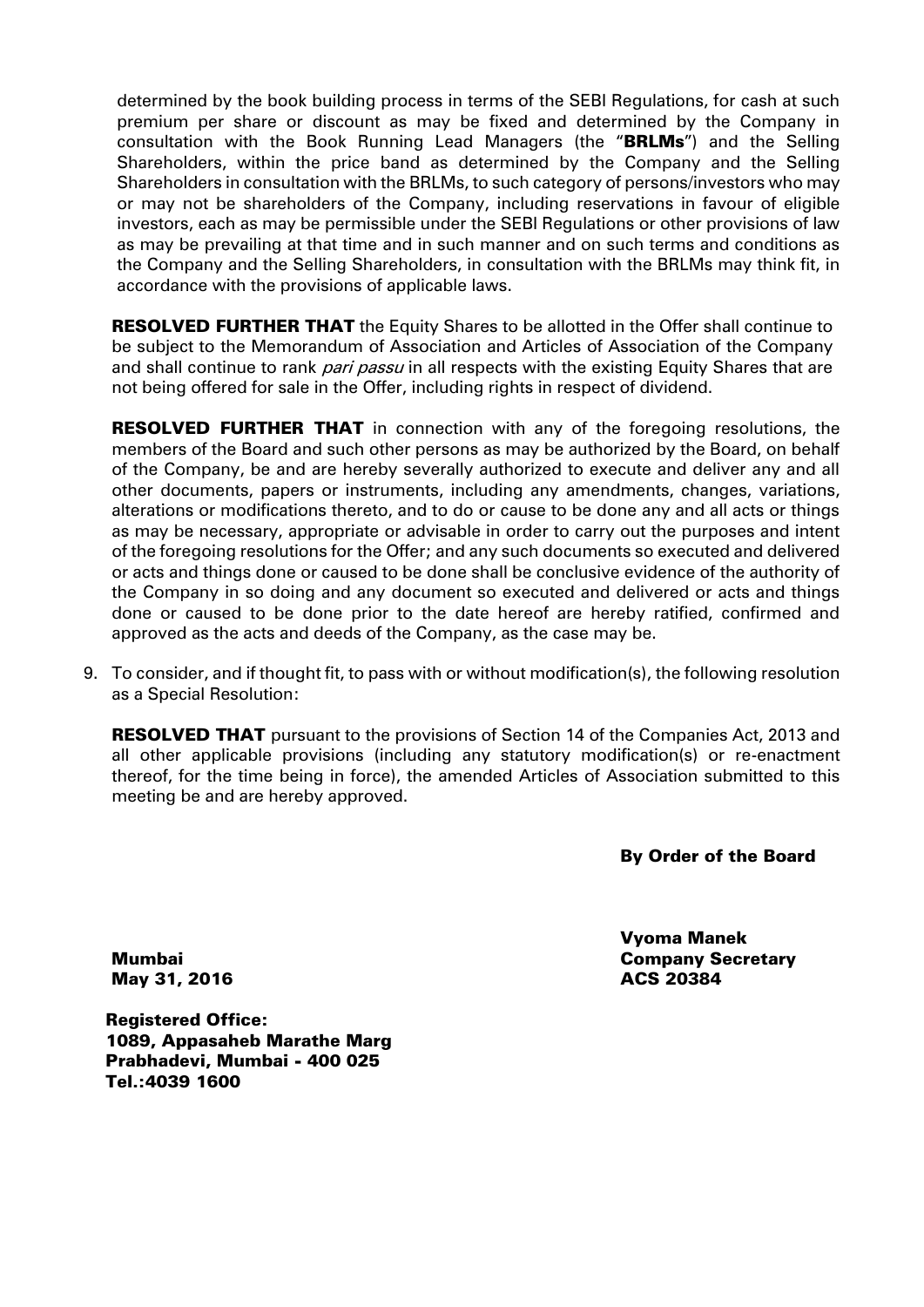## NOTES

(a) Statement pursuant to Section 102(1) of the Companies Act, 2013, setting out the material facts concerning each item of special business in respect of item nos. 5 to 9 set out above is annexed hereto.

(b) A member entitled to attend and vote is entitled to appoint a proxy to attend and, on a poll, to vote instead of himself. Such proxy need not be a member of the company. Proxies in order to be valid and effective must be delivered at the registered office of the company, not less than forty-eight hours before the commencement of the meeting. A person can act as proxy on behalf of members not exceeding fifty (50) and holding in the aggregate not more than ten percent of the total share capital of the Company carrying voting rights. However, a member holding more than ten percent of the total share capital of the Company carrying voting rights may appoint a single person as proxy and such person shall not act as proxy for any other shareholder. A Proxy form is sent herewith. Proxies submitted on behalf of the companies, societies etc., must be supported by an appropriate resolution/authority, as applicable.

(c) The dividend on equity shares as recommended by the Board of Directors, if approved at this Meeting, be paid to those Members who hold shares:

i. In physical mode, if their names appear in the Company's Register of Members at the close of business on June 22, 2016.

ii. In dematerialised mode, based on the beneficial ownership details to be received from National Securities Depository Limited (NSDL) and Central Depository Services (India) Limited (CDSL) as at the close of business on June 22, 2016.

(d) The Register of Members and Share Transfer Books will remain closed from June 23, 2016 to June 24, 2016 (both days inclusive) for the purpose of payment of the final dividend for the financial year ended March 31, 2016.

(e) Documents referred to in the Notice will be available for inspection at the Registered Office of the Company on the day of the Meeting.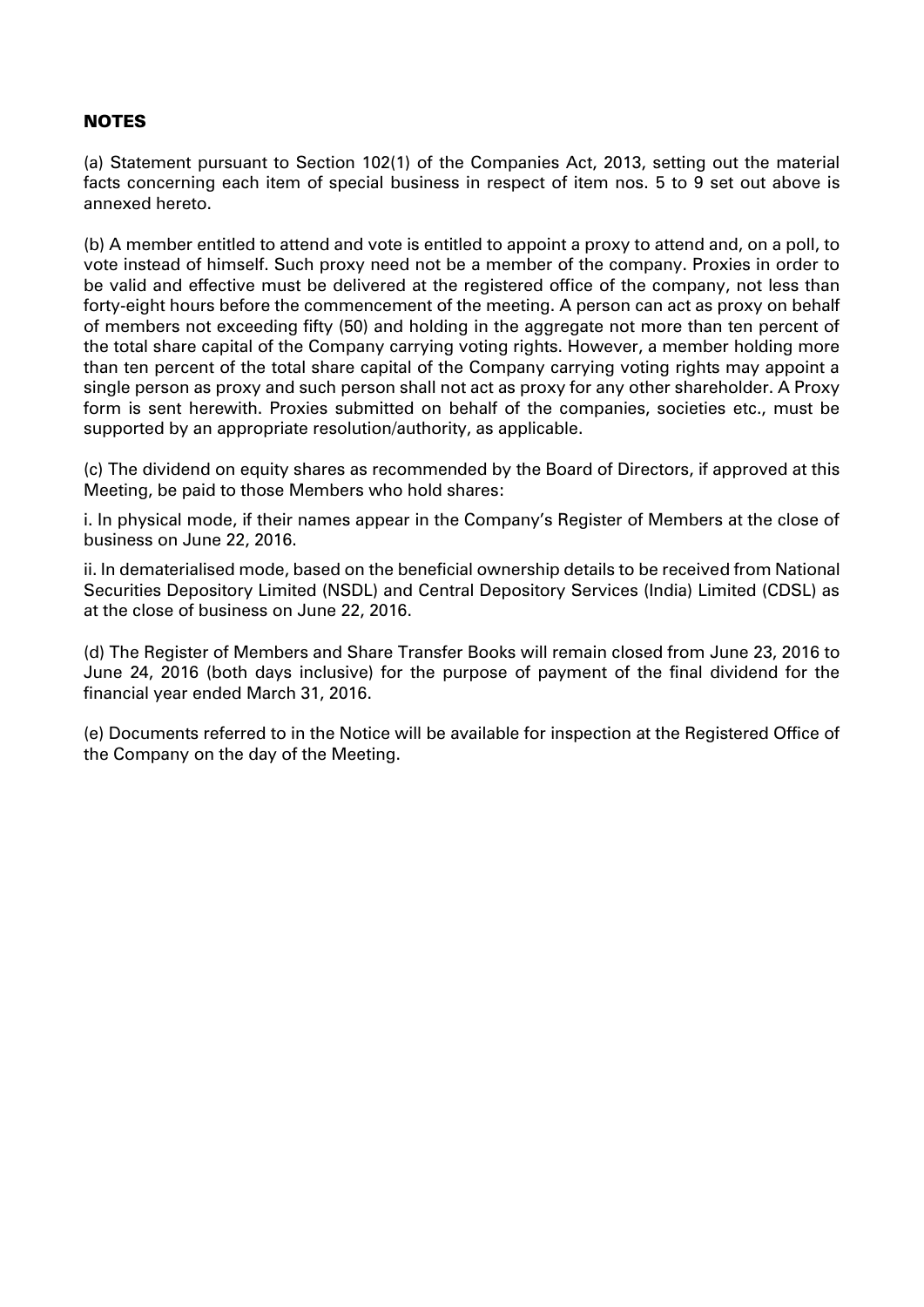## Statement pursuant to Section 102(1) of the Companies Act, 2013, setting out the material facts concerning each item of special business

# Item No. 5 - 7

Mr. Sandeep Bakhshi was appointed as the Managing Director & CEO and Mr. Puneet Nanda was appointed as the Executive Director by the Board of Directors with effect from August 1, 2015 for a period of five years. The members at the Annual General Meeting held on June 18, 2015 had approved the appointment and revision of remuneration payable to Mr. Sandeep Bakhshi and Mr. Puneet Nanda which was subsequently approved by Insurance Regulatory & Development Authority of India (IRDAI).

Mr. Sandeep Batra was appointed as the Executive Director by the Board of Directors with effect from January 1, 2014 for a period of five years. The members at the Annual General Meeting held on June 18, 2015 had approved the revision of remuneration payable to Mr. Sandeep Batra which was subsequently approved by Insurance Regulatory & Development Authority of India (IRDAI).

Further, the Company has an annual appraisal process for all its employees including the Managing Directors and Whole-time Directors and their remuneration is subject to annual revision as per the Company's remuneration policy. The Board (on the basis of the recommendation of the Board Nomination & Remuneration Committee) at its Meeting held on April 26, 2016 had recommended revision in the remuneration payable to Mr. Sandeep Bakhshi, Mr. Puneet Nanda and Mr. Sandeep Batra effective April 1, 2016 as per the details given below:

|                                              |                               | (Amount in ₹)                       |
|----------------------------------------------|-------------------------------|-------------------------------------|
| <b>Name &amp; Designation</b>                | <b>Existing</b><br>salary per | <b>Proposed salary</b><br>per annum |
|                                              | annum                         |                                     |
| Mr. Sandeep Bakhshi, Managing Director & CEO | 53,014,781                    | 60,966,989                          |
| Mr. Puneet Nanda, Executive Director         | 35,456,713                    | 40,775,212                          |
| Mr. Sandeep Batra, Executive Director        | 34,560,534                    | 38,707,794                          |

#### Employee Stock Options FY2016:

| <b>Name &amp; Designation</b>                | Number of stock options of ICICI<br><b>Bank under ICICI Bank Employees</b><br><b>Stock Options Scheme - 2000 in line</b><br>with ICICI Group norms |
|----------------------------------------------|----------------------------------------------------------------------------------------------------------------------------------------------------|
| Mr. Sandeep Bakhshi, Managing Director & CEO | 831,250                                                                                                                                            |
| Mr. Puneet Nanda, Executive Director         | 275,500                                                                                                                                            |
| Mr. Sandeep Batra, Executive Director        | 232,750                                                                                                                                            |

The vesting schedule of the ESOS will be over three years, starting one year from the date of grant, in the proportion of 30:30:40.

The Company's approach to compensation is intended to drive meritocracy within the framework of prudent risk management. Compensation is linked to corporate performance, business performance and individual performance considering also the developments in the operating environment. The structure of remuneration for whole-time directors seeks to ensure that fixed pay is reasonable, taking into account all factors including industry practice, and remuneration is reflective of risk outcomes. The fixed cash compensation levels are also benchmarked with other Indian private sectors insurance companies. The above revisions are in line with the compensation for comparable positions in other Indian private sector insurance companies and are significantly moderate relative to the compensation for comparators in the non-insurance industry and for directors in similar positions.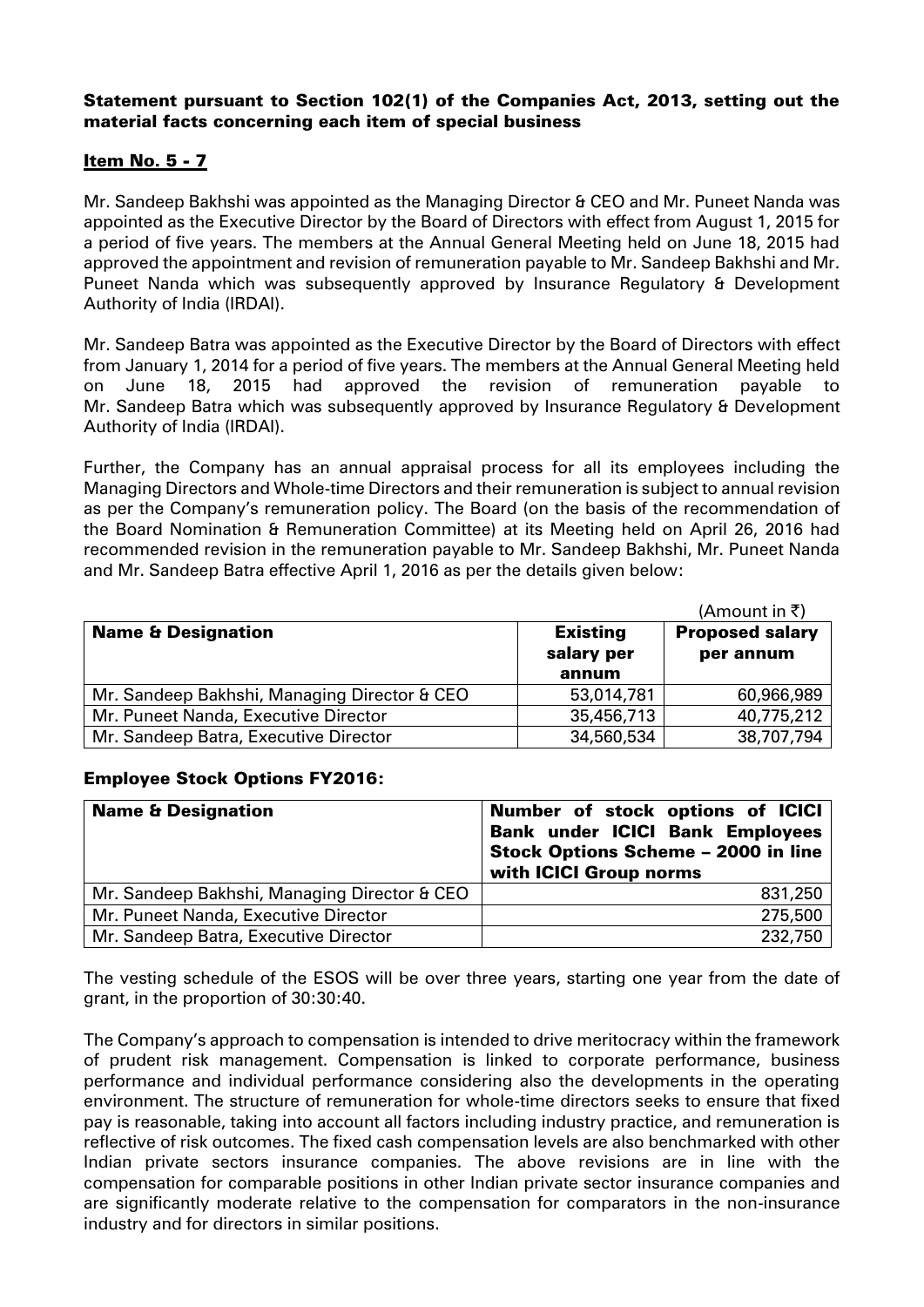The approval of Members is therefore, sought for the revision in remuneration payable to Mr. Sandeep Bakhshi, Mr. Puneet Nanda and Mr. Sandeep Batra subject to the approval of Insurance Regulatory & Development Authority of India (IRDAI).

The Company being governed by the Insurance Act 1938 as well as IRDAI guidelines is subject to stringent regulatory framework whereby any benefit conferred whether in monetary or nonmonetary form would be subject to approval of IRDAI. The Company accordingly seeks the approval of IRDAI as and when the Board recommends increments, allowances, performance bonus, stock options and any other remuneration component approved by the Board of Directors and the shareholders of the Company.

Mr. Sandeep Bakhshi, Mr. Sandeep Batra and Mr. Puneet Nanda are interested in the resolution to the extent of their appointment and shareholding in the Company. None of the relatives of Mr. Sandeep Bakhshi, Mr. Sandeep Batra and Mr. Puneet Nanda are holding any equity shares of the Company. None of the other Directors of the Company and their relatives and Key Managerial Personnel of the Company and their relatives is in any way concerned or interested in the resolution.

Your Directors recommend the resolution for your approval.

| <b>Name of Director</b>                                              | <b>Mr. Sandeep</b><br><b>Bakhshi</b>    | <b>Mr. Puneet</b><br><b>Nanda</b> | <b>Mr. Sandeep Batra</b> |
|----------------------------------------------------------------------|-----------------------------------------|-----------------------------------|--------------------------|
| Date of Birth                                                        | May 28, 1960, 55                        | February 5, 1969,                 | January 14, 1966,<br>50  |
|                                                                      | years                                   | 47 Years                          | Years                    |
| Nationality                                                          | Indian                                  | Indian                            | Indian                   |
| Date of first<br>appointment                                         | August 1, 2010                          | August 1, 2010                    | January 1, 2014          |
| Date of appointment/re-<br>appointment                               | June 25, 2015                           | June 25, 2015                     | January 1, 2014          |
| <b>Remuneration last</b><br>drawn                                    | 53,014,781                              | 35,456,713                        | 34,560,534               |
| Shareholding in the<br>Company                                       | <b>NIL</b>                              | 247,500 Equity<br><b>Shares</b>   | <b>NIL</b>               |
| Qualifications                                                       | B.E.(Mech),<br>PGDM-XLRI-<br>Jamshedpur | BE, PGDM (IIM,<br>Lucknow)        | B.Com, F.C.A., A.C.S.    |
| No. of Board meetings<br>attended during the<br>year                 | 5/6                                     | 5/6                               | 5/6                      |
| Relationships with other<br>Directors, Manager &<br>other KMP        | <b>NIL</b>                              | <b>NIL</b>                        | <b>NIL</b>               |
| Experience                                                           | As mentioned in the profile below.      |                                   |                          |
| Directorship held in<br>other companies                              | As mentioned below                      |                                   |                          |
| Chairmanships/<br>Memberships of<br>Committees in other<br>companies | As mentioned below                      |                                   |                          |

## Details of Directors as per Secretarial Standard – 2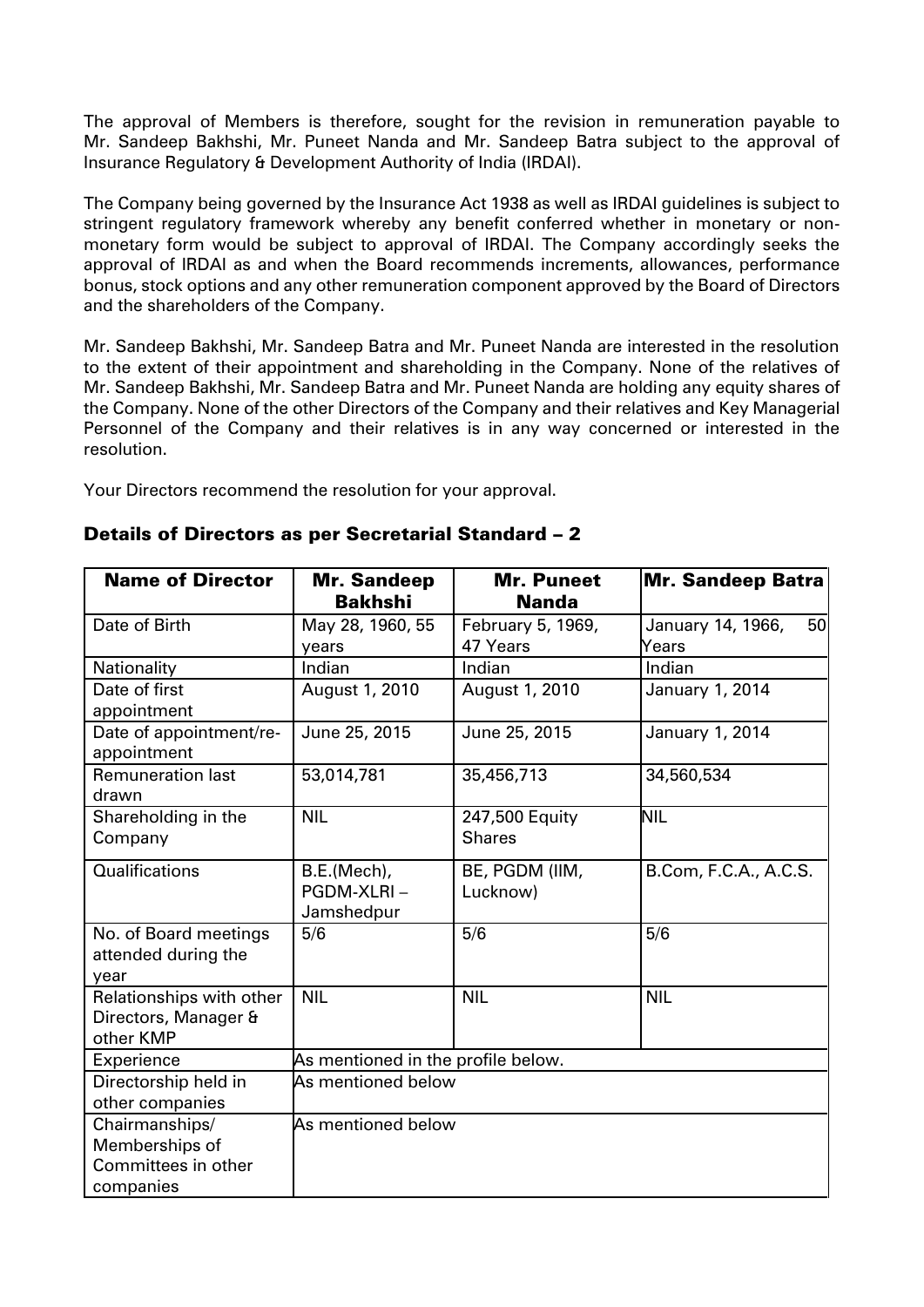## Sandeep Bakhshi

Profile:

Mr. Sandeep Bakhshi joined ICICI Group in 1986 in the project financing group of ICICI Bank, Corporate banking.

In April 2002, he joined as the Managing Director & CEO of ICICI Lombard General Insurance Company Limited, a 74:26 joint venture of ICICI Bank and Fairfax Group.

In May 2009, he was appointed as the Deputy Managing Director of the ICICI Bank, where he was responsible for Wholesale Banking and SME.

He had joined ICICI Prudential Life Insurance Co. Ltd as the Managing Director & CEO w.e.f. August 1, 2010.

Mr. Sandeep Bakhshi is an engineer from Punjab Engineering College, Chandigarh and holds a post-graduate degree in management from Xavier Labour Relations Institute, Jamshedpur.

Sl. No. Names of the Companies Nature of interest or concern 1. **ICICI Prudential Pension Funds Management** Company Limited Chairman 2. FINO Pay Tech Limited 2. Chairman 3. ICICI Foundation for Inclusive Growth Trustee

Directorship held in other companies\*:

#### Puneet Nanda

Profile:

Mr. Puneet Nanda is 'Executive Director- Business' on the Board of ICICI Prudential Life Insurance Company Limited.

He has been with the company since inception and currently heads the Business Center of the company. In addition to being responsible for the entire Sales & Distribution for the company, the functions he oversees include Brand & Marketing, Product Design & Management, Customer Service & Operations, Claims & Underwriting and Information Technology.

Prior to this role, he was the 'Executive Director – Corporate Center' of the company. The functions he oversaw included Finance, Investment Management, Product Management, Business Intelligence & Strategy, Technology, Central Service & Operations, Corporate Communications, Legal, Compliance, Secretarial and Internal Audit.

He is also a Director on the Board of ICICI Prudential Pension Funds Management Company Ltd., one of the Pension Fund Managers in the New Pension Scheme (NPS) of the Government of India.

His experience spans more than two decades in financial services having worked in ICICI Securities and J.P. Morgan prior to joining ICICI Prudential Life Insurance Company Ltd.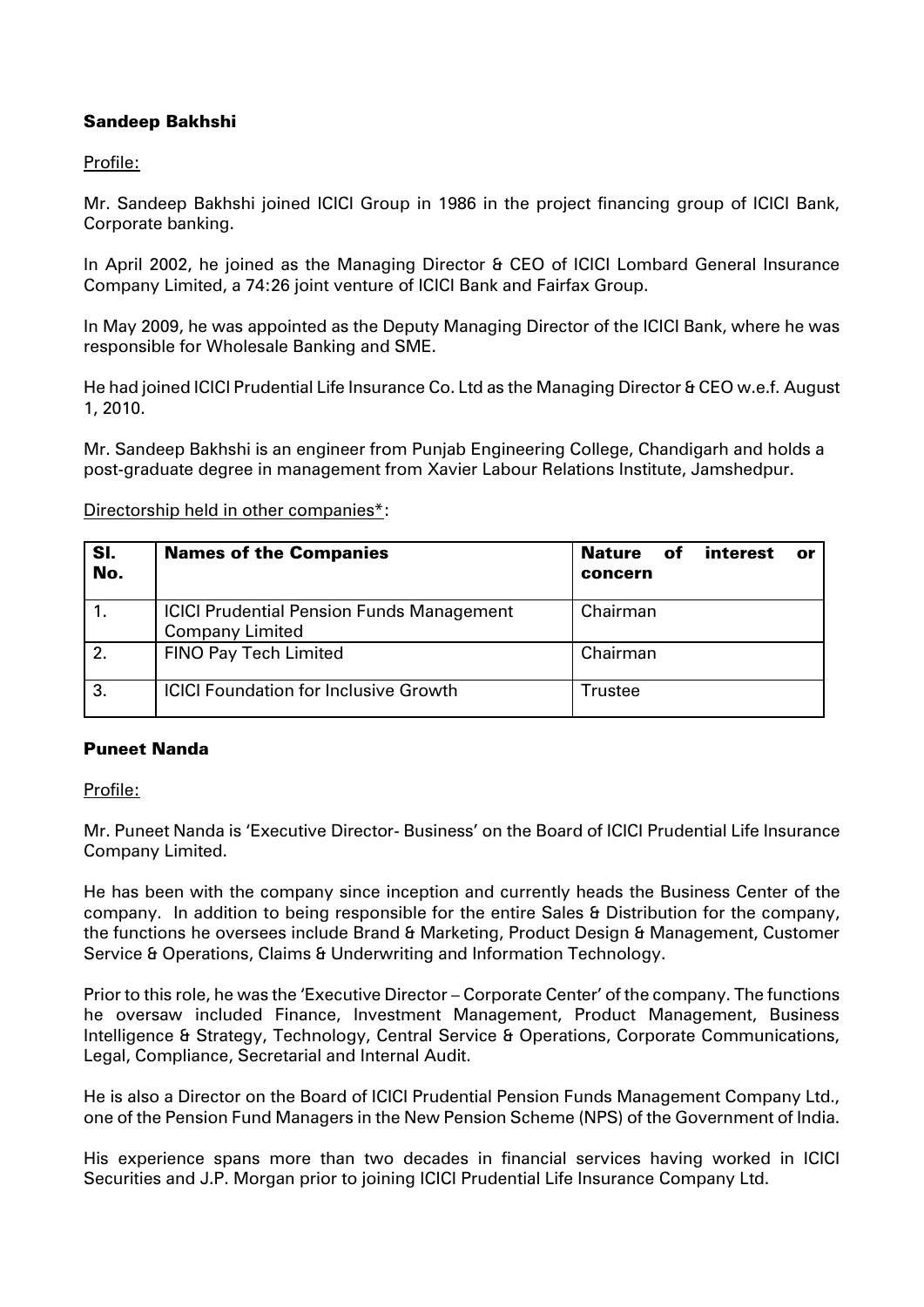Puneet is an engineer by qualification and has also completed his Post Graduate Diploma in Management (MBA) from Indian Institute of Management, Lucknow.

Directorship held in other companies\*:

| SI. No. | <b>Names of the Companies</b>                                              | <b>Nature of interest or</b><br>concern |
|---------|----------------------------------------------------------------------------|-----------------------------------------|
|         | <b>ICICI Prudential Pension Funds Management</b><br><b>Company Limited</b> | <b>Director</b>                         |

#### Sandeep Batra

Profile:

Sandeep has been working with ICICI group for the last 14 years. He has been a founder member of the ICICI Prudential Life team and worked with the company as the CFO till 2006, after which he moved to ICICI Bank. He joined back ICICI Prudential Life as Executive Director in January 2014. His current role encompasses the functions of Investments, Business Intelligence & Strategy, Enterprise Risk Management, Actuarial, Finance & Accounts, Taxation, Internal Audit & Compliance, Legal & Secretarial, Operational Risk, Policy Affairs & Corporate Communications.

At ICICI Bank he served as the Group Compliance Officer & Company Secretary. In this role, he was responsible for regulatory compliance for the ICICI Group including its Banking, non-Banking subsidiaries and overseas offices. He was also responsible for Internal Controls over Financial Reporting (SOX). He also serves as a non-executive Director on the Board of ICICI Prudential Trust Ltd.

Prior to joining ICICI Group, he was the Financial Controller with Citicorp Maruti Finance Ltd, a retail finance arm of Citigroup.

He is a Chartered Accountant (1987) and Company Secretary (1993) by qualification.

Directorship held in other companies\*:

|                  | SI. No.   Names of the Companies                                                                | <b>Nature of interest or</b><br>concern |
|------------------|-------------------------------------------------------------------------------------------------|-----------------------------------------|
|                  | <b>ICICI Prudential Pension Funds Management</b><br><b>Company Limited</b>                      | <b>Director</b>                         |
| 2.               | <b>ICICI Prudential Trust Limited</b>                                                           | Director                                |
| $\overline{3}$ . | <b>Cheryl Advisory Private Limited</b>                                                          | <b>Director</b>                         |
| $\overline{4}$   | <b>ICICI Prudential Life Insurance Company Limited</b><br><b>Employees Provident Fund Trust</b> | Trustee                                 |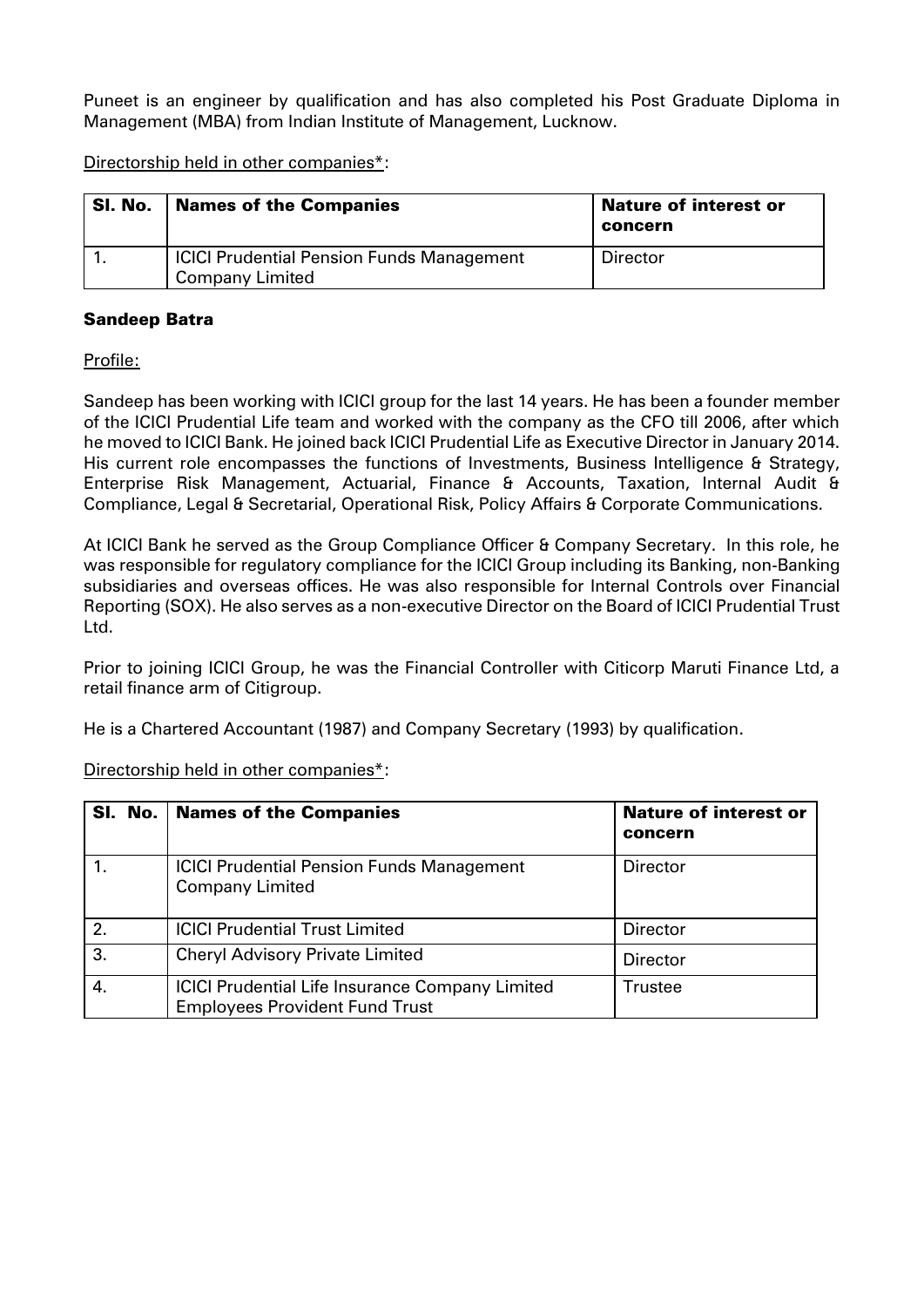Chairmanships/ Memberships of Committees in other companies\*:

| Sr. | <b>Names of the Company</b>                                                | <b>Name of the</b>                                                                                                 | <b>Chairman/</b> |
|-----|----------------------------------------------------------------------------|--------------------------------------------------------------------------------------------------------------------|------------------|
| No. |                                                                            | <b>Committee</b>                                                                                                   | <b>Member</b>    |
|     | <b>ICICI Prudential Pension Funds</b><br><b>Management Company Limited</b> | <b>Board Risk</b><br>Management & Audit<br>Committee<br><b>Board Nomination &amp;</b><br>Remuneration<br>Committee | Member           |

\*For purpose of considering the Committee Membership and chairmanships for a Director, the Audit Committee and the Shareholders' Grievance Committee of public limited Committees alone have been considered.

The details of "Directorships held in other companies" and "Chairmanships/Memberships of committees in other companies" are as on March 31, 2016.

## Item No. 8

The promoter shareholder(s) of ICICI Prudential Life Insurance Company Limited (the "Company") are in the process of considering divesting a part of their shareholding in the Company to the public, through an initial public offering (the "Offer") of the Company, subject to receipt of necessary approvals and market conditions. Subsequently, ICICI Bank Limited approached the Company with its proposal of divesting part of its shareholding in the Company to public through the Offer.

In terms of the amended and restated joint venture agreement relating to the Company entered into between ICICI Bank Limited and Prudential Corporation Holding Limited ("PCHL") on February 24, 2016, have enabling covenants in respect of an Offer.

The Board of Directors of the Company believes that a listing of the Equity Shares will enhance the Company's visibility and brand name and benefit all its shareholders. In furtherance to the above, the Board of the Company has approved the Offer.

Under applicable SEBI regulations, the entire pre-Offer equity share capital of the Company (other than certain Equity Shares held by the promoters that are locked-in as promoters' contribution for three years) will be locked-in for a period of one year from the date of allotment / transfer of the Equity Shares pursuant to the Offer, other than *inter alia* the Equity Shares that have been allotted pursuant to an exercise of stock options under an employee stock option scheme and are held by current employees of the Company, its subsidiary or its holding company, as applicable. Accordingly, all pre-Offer Equity Shares held by shareholders that are not exempt from such lockin will not be permitted to be sold or transferred during the lock-in period except as set out in the SEBI Regulations. The Equity Shares which are subject to lock-in are required to carry the inscription 'non-transferable' along with the duration of the lock-in. Accordingly, in the event the shareholders hold shares in physical form, they may submit the share certificates held in physical form to the Company in order to enable the Company to take steps to dematerialise them. In case the shareholders continue to hold physical share certificates, the Company shall forward stickers carrying the required inscription to each of the shareholders, holding shares in physical mode with a request to paste it on the respective share certificates.

The Directors or the key managerial personnel may apply for the Equity Shares in the various categories under the Offer in accordance with the SEBI Regulations. None of the Directors, key managerial personnel, managers of the Company or the relatives of the aforementioned persons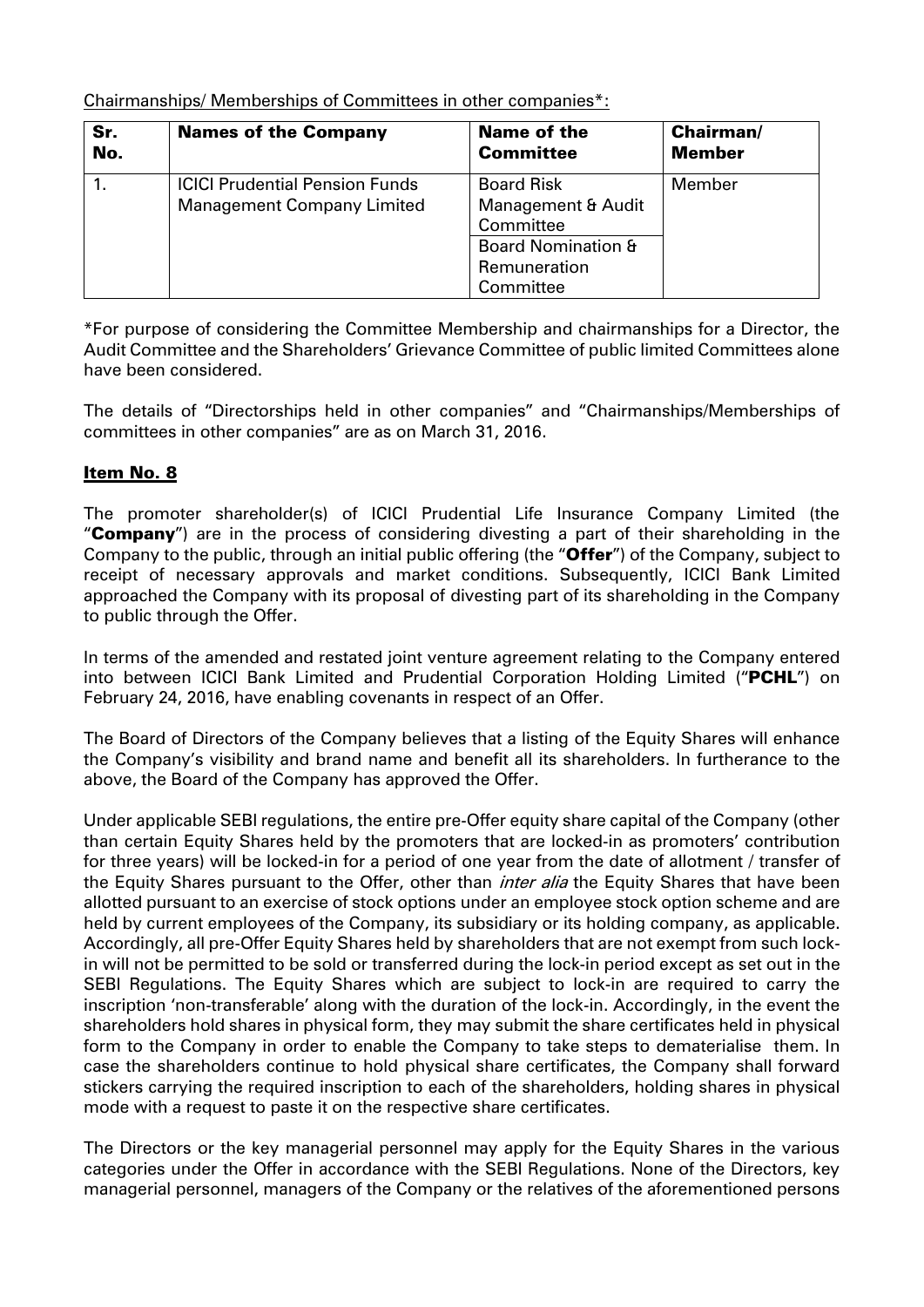are interested in the said Resolution, except to the extent of shares or employee stock options held by them.

Your Directors recommend the resolution for your approval.

## Item No. 9

The Board at its meeting held on April 26, 2016, has approved an initial public offer of Equity Shares of the Company by way of an offer for sale by one or more shareholders of the Company. Pursuant to this the Company is required to comply with various requirements prescribed by Securities and Exchange Board of India ("SEBI") and file a draft red herring prospectus ("DRHP") with SEBI. The Company is required to ensure that the Articles of Association of the Company conform to the requirements and directions of the stock exchanges prior to the filing of the DRHP with SEBI and the stock exchanges and also comply with the requirements of the Companies Act, 2013 and the rules made thereunder. As a part of the submission of the Draft Red Herring Prospectus, the Company is required to submit the Articles, aligned as per the requirements applicable for a listed entity, with SEBI.

The Articles are hence divided as (i) Part A, which are aligned to the requirements prescribed for a listed entity and shall continue to be in force post listing; (ii) Part B, would cease to be in force on the date of listing. Part B is aligned to the requirements prescribed in the Joint Venture Agreement including *inter alia* (a) appointment of directors, (b) quorum for the Board Meetings, (c) appointment and remuneration of the Managing Director, etc. The Articles included in Part B have been already approved by the Board at its meeting held on April 26, 2016 (as part of the current existing Articles of Association of the Company). In addition to the above, the Articles have also been modified in line with the provisions of the Companies Act, 2013. In the event of any inconsistency between Part A of the Articles and Part B of the Articles, the provisions of Part B shall be applicable. However, Part B of the Articles will automatically terminate and will cease to have any force and effect on and from the date of listing of the equity shares of the Company on a stock exchange in India pursuant to the Offer without any further action by the Company or by the shareholders.

Your Directors recommend the resolution for your approval.

The Articles of the Company are available for inspection at the Registered Office of the Company, during business hours

By Order of the Board

Vyoma Manek Company Secretary ACS 20384

Mumbai May 31, 2016

Registered Office: 1089, Appasaheb Marathe Marg Prabhadevi, Mumbai - 400 025 Tel.:4039 1600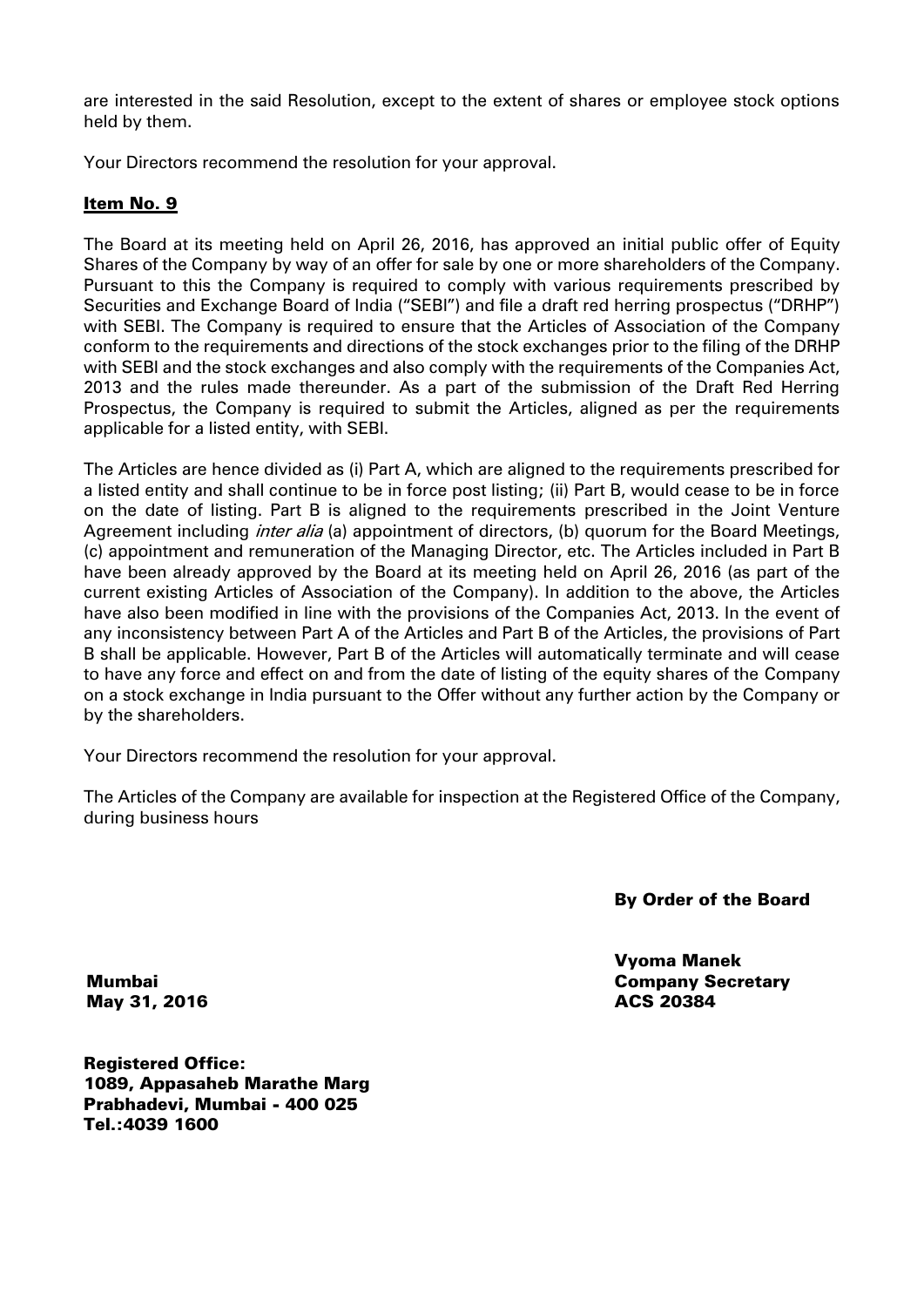# ICICI PRUDENTIAL LIFE INSURANCE COMPANY LIMITED

Regd. Office: 1089, Appasaheb Marathe Marg, Prabhadevi, Mumbai - 400 025, India; Tel.:4039 1600; CIN U66010MH2000PLC127837; Website: www.iciciprulife.com

## ATTENDANCE SLIP

I / We hereby record my / our presence at the Annual General Meeting of ICICI PRUDENTIAL LIFE INSURANCE COMPANY LIMITED on Friday, June 24, 2016 at 11:00 a.m., at the Registered Office, ICICI Prudential Life Insurance Company Limited, 1089, Appasaheb Marathe Marg, Prabhadevi, Mumbai – 400 025.

| Name of the Shareholder/Proxy<br>(in Block Letters) |  |
|-----------------------------------------------------|--|
| Signature of the Shareholder/Proxy                  |  |
| Folio No. / Client Id:                              |  |
| DP ID:                                              |  |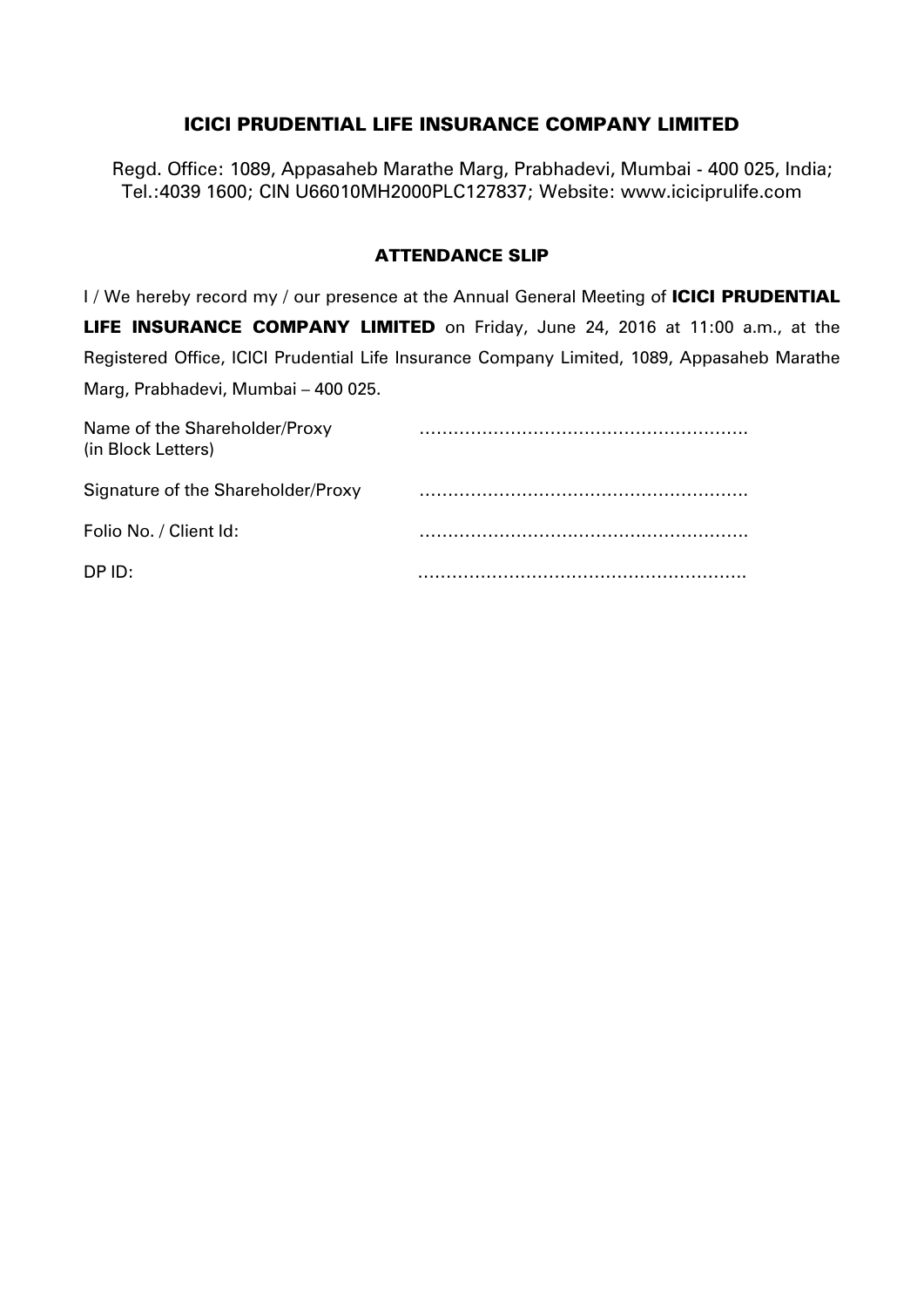#### PROXY FORM ICICI PRUDENTIAL LIFE INSURANCE COMPANY LIMITED

Regd. Office: 1089, Appasaheb Marathe Marg Prabhadevi, Mumbai - 400 025, India; Tel.:4039 1600; CIN U66010MH2000PLC127837;

Website: [www.iciciprulife.com](http://10.16.18.155/attachment/03/store/2016/04/13/23/41/22443/www.iciciprulife.com)

Name of the member(s):

Registered address:

E-mail Id:

Folio / DP ID-Client ID No.

I/we, being the member(s) of ……………… shares of the above named company, hereby appoint:

- (1) Name:……………………………………………. Address:…………………………………........... E-mail id:……………………………………Signature…………………………..or failing him;
- (2) Name:……………………………………………. Address:…………………………………............. E-mail id:……………………………………Signature…………………………..or failing him;
- (3) Name:……………………………………………. Address:…………………………………................ E-mail id:……………………………………Signature…………………………..or failing him;

as my/our proxy to attend and vote (on a poll) for me/us and on my/our behalf at the Annual General Meeting of the Company, to be held on June 24, 2016 at 11.00 a.m. at the Registered Office, 1089, Appasaheb Marathe Marg, Prabhadevi, Mumbai - 400 025 and at any adjournment thereof in respect of such resolutions as are indicated below:

| Resolution               | Matter of Resolution                                                                                       |  |
|--------------------------|------------------------------------------------------------------------------------------------------------|--|
| No.                      |                                                                                                            |  |
| <b>Ordinary Business</b> |                                                                                                            |  |
| 1.                       | Adoption of Financial Statements for the year ended March 31, 2016.                                        |  |
| 2.                       | Approval of dividend.                                                                                      |  |
| 3.                       | Re-appointment of Mr. Sandeep Batra, who retires by rotation.                                              |  |
| 4.                       | Appointment of Walker Chandiok & Co. LLP and BSR & Co. LLP, as joint statutory<br>auditors of the Company. |  |
| <b>Special Business</b>  |                                                                                                            |  |
| 5.                       | Approval for payment of remuneration to Mr. Sandeep Bakhshi, Managing<br>Director & CEO.                   |  |
| 6.                       | Approval for payment of remuneration to Mr. Puneet Nanda, Executive Director.                              |  |
| 7.                       | Approval for payment of remuneration to Mr. Sandeep Batra, Executive Director.                             |  |
| 8.                       | Approval for Initial Public Offer                                                                          |  |
| 9.                       | Approval for amendments to the Articles of Association of the Company.                                     |  |

Signed this day of \_\_\_\_\_\_\_\_\_\_\_\_\_,2016

Signature of the Shareholder:

Signature of the Proxy holder(s):

**Signature** on Revenue Stamp

Note: This form of proxy in order to be effective should be duly completed and deposited at the Registered Office of the Company, not less than 48 hours before the commencement of the Meeting.